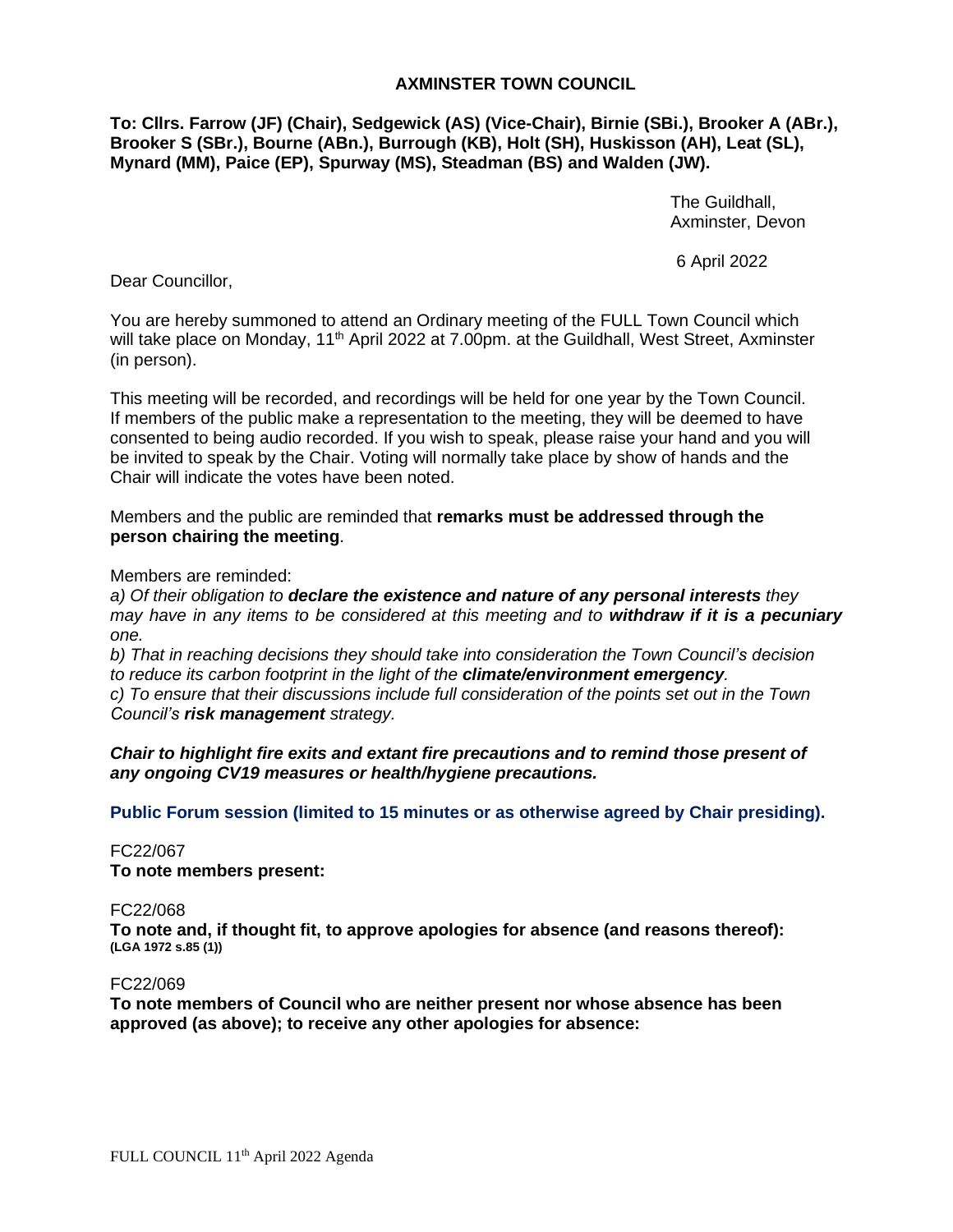# FC22/070

**To receive any declarations of interest from members of the committee in relation to items of business on this agenda and to note any dispensations previously afforded:** *This does not preclude the need for members to declare any additional interests that may* 

# *arise during the meeting.*

At the FULL Council meeting held 14/02/2022, Cllr. Farrow was afforded a dispensation\* to discuss and vote upon matters pertaining to parish allotments. This dispensation applies until May 2023 (unless rescinded prior to that date) and is afforded in respect of Cllr. Farrow's disclosable pecuniary interests as set out in the Register of Members Interests. *\* Localism Act 2011 (s.33)*

### FC22/071i)

**To consider and, if thought fit, to approve the minutes of the Ordinary meeting of the FULL Council held on Monday 14 th March 2022 as previously circulated to members and published online:**

# FC22/071ii)

**To consider any matters arising from the minutes of that meeting:**

# FC22/072i)

**To consider and, if thought fit, to approve the minutes of the Extraordinary meeting of the FULL Council held on Monday 28th March 2022 as previously circulated to members and published online:**

### FC22/072ii)

**To consider any matters arising from the minutes of that meeting:**

### FC22/073

**To note the minutes of the following Committee meetings held (as dated below) and to consider any matters arising from those minutes:**

- a) Planning Committee meeting None held since last FULL Council
- b) Strategy and Finance Committee meeting held 28/03/2022
- c) Employment Committee meeting held 21/03/2022
- d) Employment Committee meeting held 25/03/2022
- e) Operations Committee meeting None held since last FULL Council

### FC22/074

**To consider the recommendations from those committees (as per schedule circulated to members & published online) and, if thought fit, to approve these as Council policy (by way of resolution): \***

*\* Only recommendations which fall outside of the relevant Committee's Terms of Reference require FULL Council approval, unless the relevant Committee has formally deferred the decision to FULL Council, as specified within the minutes of that meeting.*

### FC22/075

**To consider any matters listed on this agenda that Councillors consider should be dealt with as confidential business as per the provisions of The Public Bodies (Admission to Meetings) Act 1960 (other than those already shown below as Part Two business – see agenda items FC22/090(IC) to FC22/097(IC) incl.):**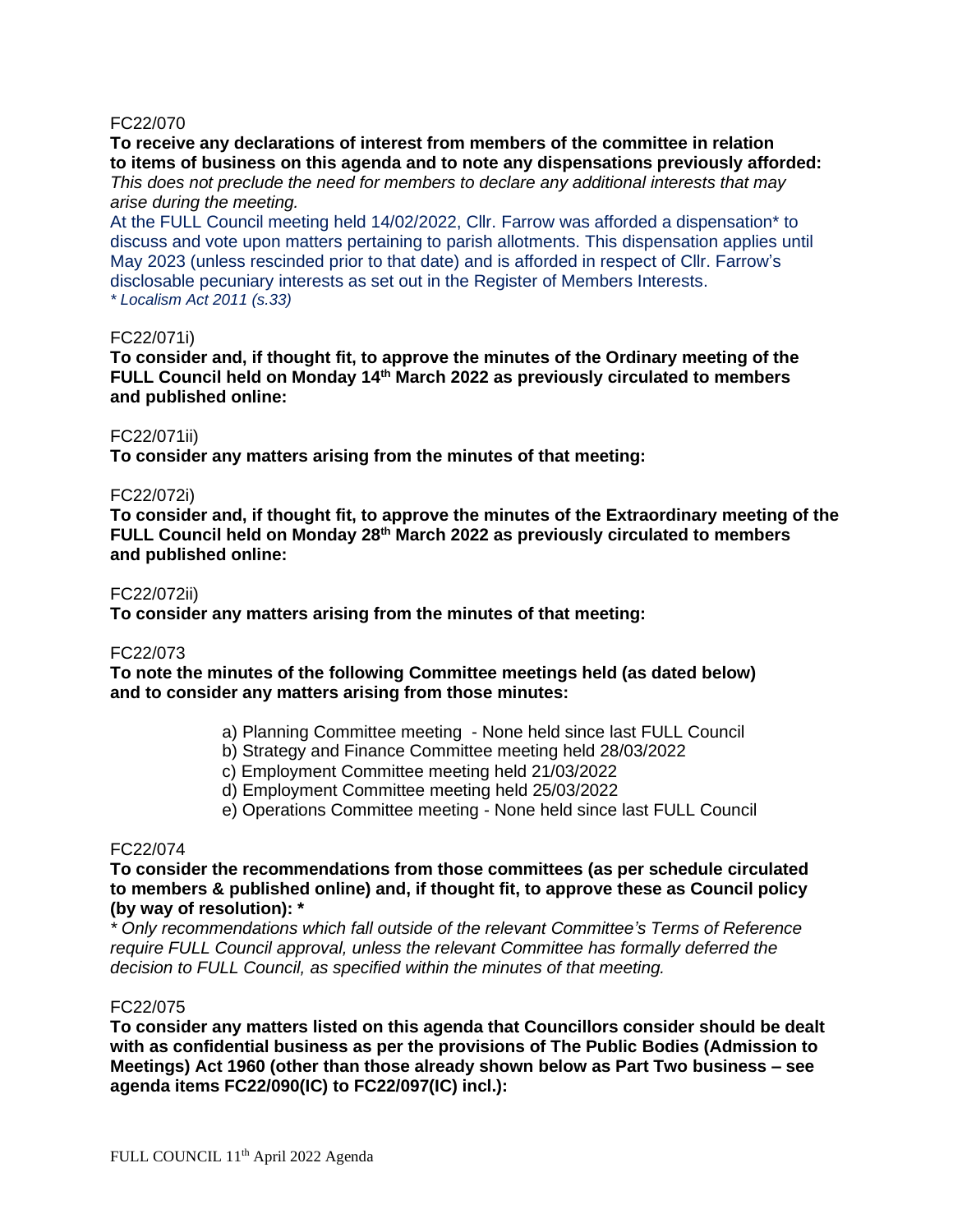# FC22/076 **To consider matters pertaining to Consultations and Reports to Council:**

i) To consider a proposal that the Town Council put forward suggestions for a widening of the existing 20mph speed restriction zone in the Town Centre (DCC consultation):

ii) To consider whether the Town Council wishes to make a formal response to the Cranbrook Expansion Consultation (22/0406/MOUT):

iii) To consider whether the Town Council wishes to make a formal response to the Devon Carbon Plan consultation:

iv) To receive a report on the recent East Devon Line Forum meeting held  $15<sup>th</sup>$  March 2022:

# FC22/077i)

**To further consider nominations for the vacant Town Councillor positions on the Guildhall Management Committee:**

# FC22/077ii)

**To consider nominations for the vacant membership positions on the established Town Council Committees and working parties:**

# FC22/077iii)

**To consider suggestion that Council should establish a Climate Change Action Group / Working Party / Committee:** Cllr. Huskisson to speak on this matter.

# FC22/078

**To receive updates and reports pertaining to the Town's celebration of Her Majesty The Queen's Platinum Jubilee in June 2022:**

### FC22/079

**To receive update on Town Council's acquisition of the Jubilee Field (recreation area) off Boxfield Road, to consider future plans for the amenity and to approve expenditure limits for the works to be undertaken and to agree a scheme of delegation for their execution:**

### FC22/080

# **To consider financial matters:**

a) To consider and, if thought fit, to approve payments for March 2022.

b) To receive, and note, Responsible Financial Officer's Report.

c) To receive update from RFO as to the arrangements for the completion and submission of the 2021-22 Annual Governance and Accountability Return (AGAR):

d) To receive and consider draft financial reports for the new financial year and to approve the format put forward by the RFO.

### FC22/081

# **To consider planning matters:**

a) To consider any planning applications awaiting consideration (and decision) that the presiding Chair wishes to be dealt with at this meeting (such applications to be detailed on a supplementary published agenda).

b) To receive update on the recent correspondence between Natural England and EDDC and its impact on development in the Axe Valley catchment area.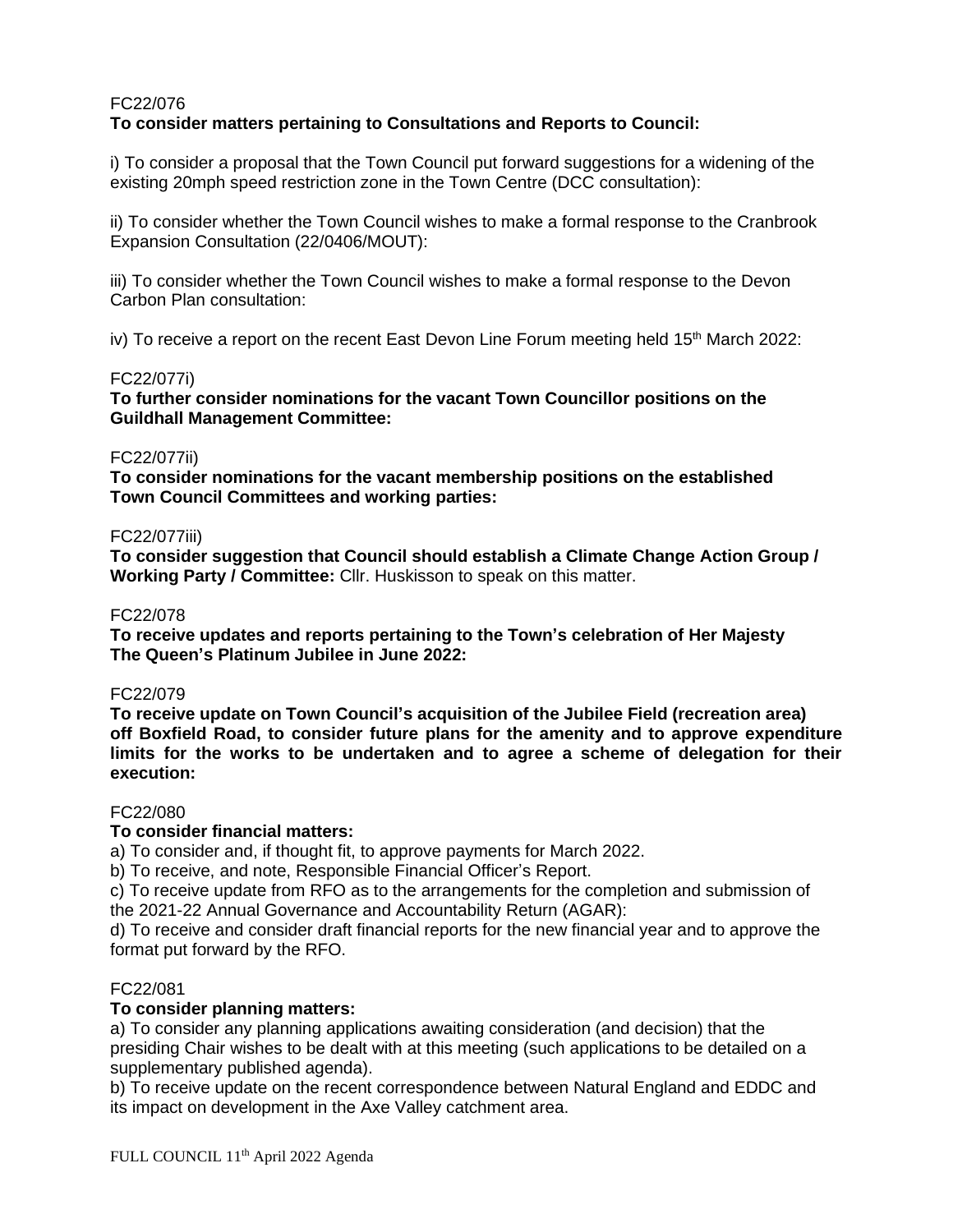# **Council Business to be considered:**

### FC22/082

**To receive a report from the Town Clerk on the timing and scheduling of Council and Committee meetings and to reach agreement on changes (if thought appropriate by the Town Council).**

### FC22/083

**To consider a proposal that the Guildhall Churchill Room be renamed "The Jubilee Room".**

# FC22/084

**To consider a proposal that Councillors and Officers share a common "corporate"** identity when corresponding with the public and with 3<sup>rd</sup> parties (matters including **style, font, font size, logos etc).**

# FC22/085

**To consider any matters of urgency for noting / Chair's announcements.**

# FC22/086

**To note recommendations of the Operations Committee meeting held 01/03/2022 and to consider and (if thought fit) to approve expenditure on additional defibrillation equipment throughout the town and parish of Axminster (Public Health Act 1936; S234.)**

# FC22/087

**To review the effectiveness and delivery of the Annual Parish Meeting held 4th April 2022 and to consider how future events could be arranged, managed and publicised; Cllr. Farrow to speak on this matter.**

# FC22/088

**i) To note the date of the next FULL ordinary meeting of the Town Council; 9 th May 2022.**

# **ii) To note the date of the Council's Annual Meeting; 9 th May 2022.**

### FC22/089

*Vice-Chair to propose that under the provisions of the Public Bodies (Admission to Meetings) Act 1960, (as amended by the Local Government Act 1972 the public, (including the press) be*  excluded from the meeting as publicity would be prejudicial to the public interest by reason of *the confidential nature of the business to be transacted.*

### FC22/090 (IC)

**To consider a matter pertaining to Council's legal representation and ongoing legal cases which require resolution and decisions from the Council:**

**This matter is deemed confidential due to the commercial and legal considerations** relating to the 3<sup>rd</sup> party business.

*Continued overleaf.*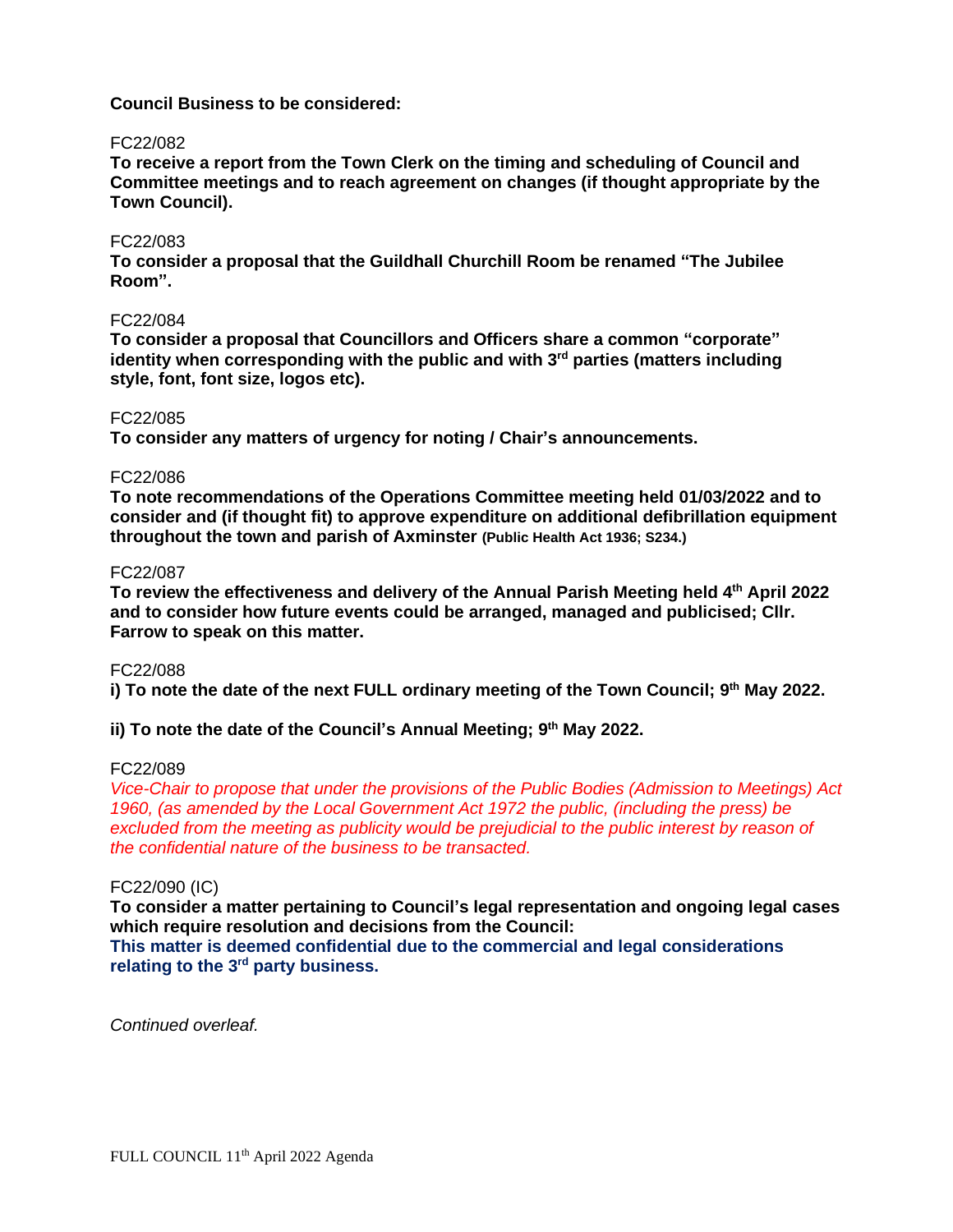# FC22/091 (IC)

**To consider a request from a commercial organisation to use the Guildhall car park for two events later in the year and that the Town Council make a financial contribution towards a series of connected events within the Guildhall by virtue of s.145 of the Local Government Act 1972:**

**This matter is deemed confidential due to the commercial sensitivity relating to the ongoing arrangements for the proposed event and following a request by the event organiser that the matter be treated as confidential until this matter is resolved.**

# FC22/092 (IC)

**To consider a proposal that the Council reassess the financial viability and deliverability of the proposed play area at Raymonds Hill in light of new financial and legal information received by the Council:**

**This matter is deemed confidential due to the commercial and legal considerations** relating to the 3<sup>rd</sup> party nature of the project which is to be partly funded by developers **Section 106 contributions.**

# FC22/093 (IC)

**To consider the content of a report from the Town Clerk regarding confidential tenancy matters which requires a resolution of the Council to resolve:**

**This matter is deemed confidential due to the commercial and legal considerations** relating to the 3<sup>rd</sup> party nature of the tenancy.

# FC22/094 (IC)

**To consider a confidential matter pertaining to the Old Courthouse garden amenity. This matter is deemed confidential due to risk management assessment and legal considerations relating to items within the Old Courthouse garden curtilage.**

### FC22/095 (IC)

**To consider matters pertaining to quotations for grounds maintenance works throughout the town (deemed commercially confidential in relation to the quotes being reviewed). This matter is deemed confidential due to the commercial nature of the business to be considered.**

### FC22/096 (IC)

**To consider the content of a report from Locum Town Clerk regarding a matter pertaining to Public Disorder and Anti-Social behaviour in the Town Centre (this business has been tabled for consideration at the request of the local Police authorities).**

**The Town Council has been asked to consider this matter as part of a wider multi-agency project in the town. The business to be considered will involve review of commercial, legal and financial information deemed to be confidential at the present time.**

# FC22/097 (IC)

**To consider any recommendations from Committees which are deemed to be confidential by way of the financial information to be discussed/considered:**

**SF22/036 (IC) Strategy and Finance Committee recommendation from Part Two 28/3/2022 Risk Management Assessment**

**SF22/042 (IC) Strategy and Finance Committee recommendation from Part Two 28/3/2022 Revaluation of Council's assets**

*Continued overleaf.*